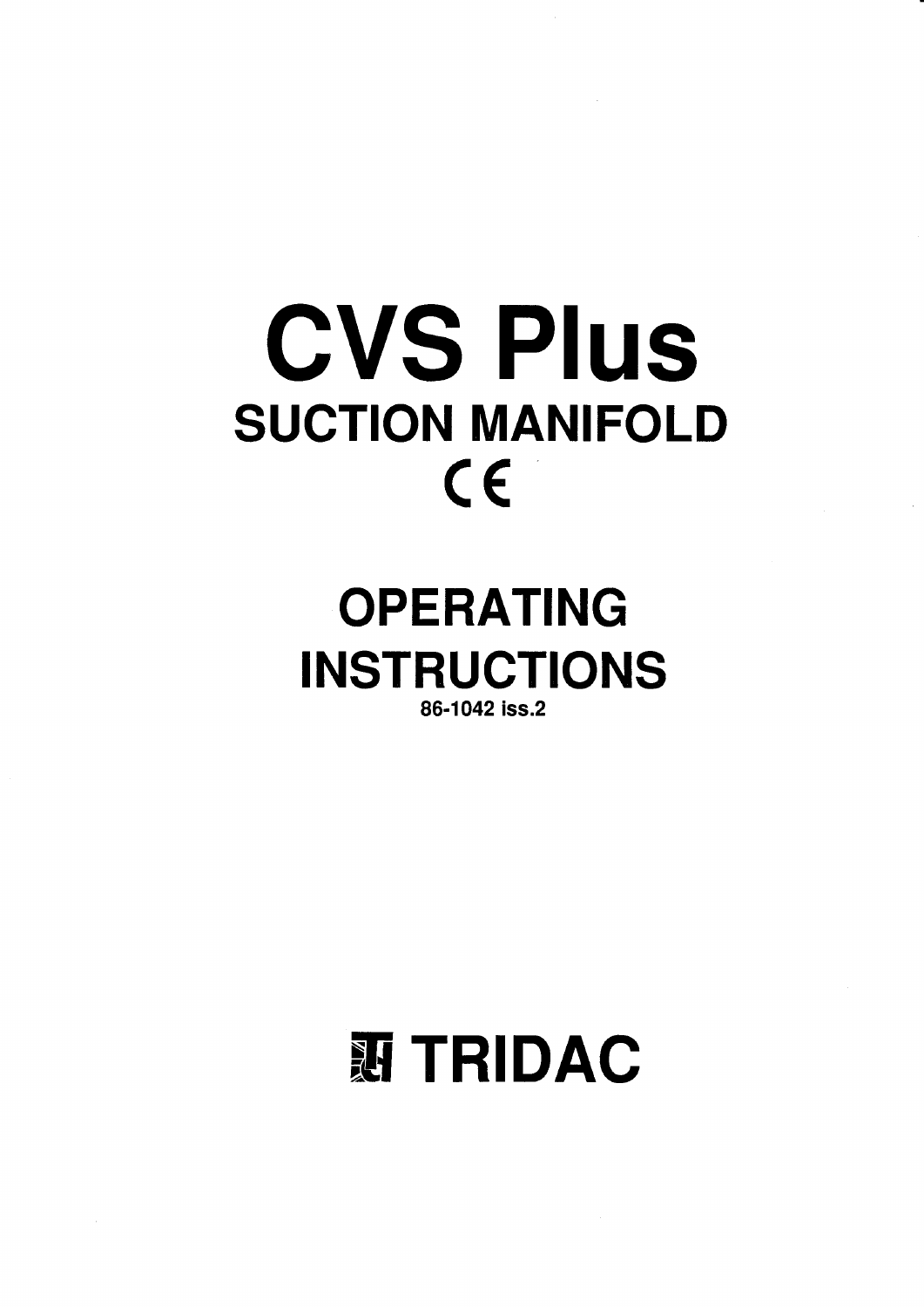#### SYMBOLS USED ON LABELS :

| <b>Symbol</b>            | <b>Explanation</b>                                                             |
|--------------------------|--------------------------------------------------------------------------------|
| $\boldsymbol{\hat{\pi}}$ | Type B equipment, according to BS EN 60601-1                                   |
| $\bigwedge$              | ATTENTION! Refer to accompanying documents                                     |
| CE.                      | Class 1 product compliant with Directive 93/42/EEC (Medical Devices Directive) |

#### **CONTENTS**

- 1) DESCRIPTION
- 2) ELECTROMAGNETIC ENVIRONMENT
- 3) SERVICING
- 4) SPECIFICATIONS AND RATINGS
- 5) INSTALLATION
- 6) 0PERAT|0N
- 7) ROUTINE CLEANING & MAINTENANCE
- 8) THIRD PARTY MAINTENANCE
- 9) SPARES & ACCESSORIES

## CARE & MAINTENANCE SUMMARY

INSTRUCTION REFERENCE

## AFTER EACH USE:

| FLUSH USED OPERATING HOSES WITH A TUMBLER OF WATER. | 7.2 |
|-----------------------------------------------------|-----|
| CLEAN & STERILISE ASPIRATOR TIPS                    | 7.7 |
| <b>TWICE PER DAY:</b>                               |     |
| CHECK AND, IF NECESSARY, EMPTY SOLIDS FILTER        | 7.4 |
| <b>ONCE PER DAY:</b>                                |     |
| <b>FLUSH OPERATING HOSES</b>                        | 7.3 |
| <b>CLEAN OPERATING HOSES</b>                        | 7.5 |
| CLEAN SOLIDS FILTER                                 | 7.4 |
| WIPE OVER EXTERNAL SURFACES                         | 7.8 |

## AT LEAST ONCE PER WEEK:

| CLEAN ROTARY VALVES               |     |
|-----------------------------------|-----|
| CLEAN ACCESSIBLE MANIFOLD AIRWAYS | 7.6 |

## ONCE PER MONTH:

 $\hat{\boldsymbol{\beta}}$ 

| CLEAN ALL MANIFOLD AIRWAYS | 70 |
|----------------------------|----|
|                            |    |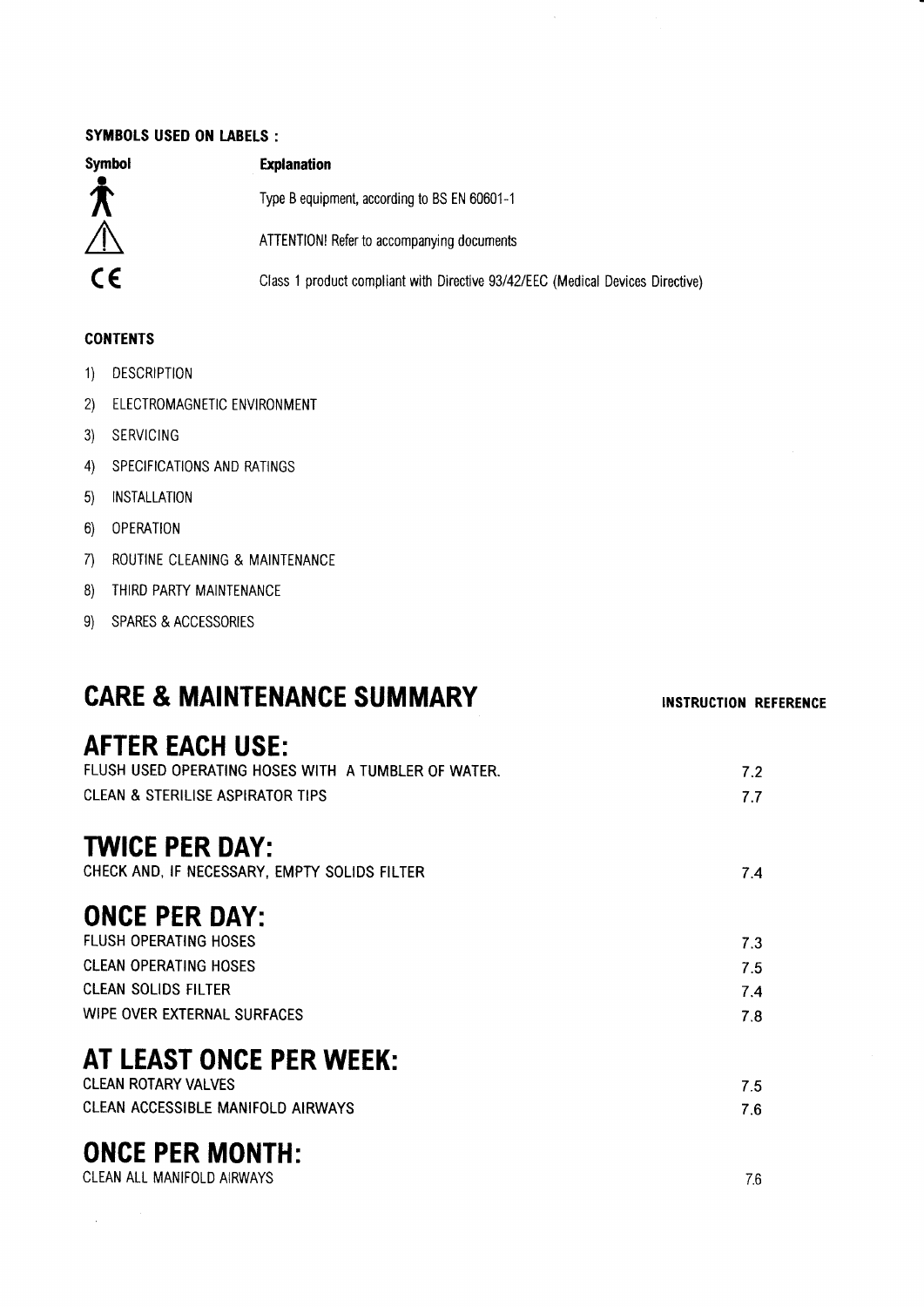#### **TRIDAC CVS Plus SUCTION MANIFOLDS** P/NOS. 22 1167, 22 1211, 22 1306

#### 1) DESCRIPTION

The Tridac CVS plus suction manifold is intended for use in conjunction with existing suction systems. It provides 3 operating hoses, one large and two small. Each hose has a rotary shut off valve to control the degree of suction. The set of three hoses is assembled to a manifold connector which is a plug fit into the manifold itself. The hose set is thus easily detachable for cleaning.

The large hose is intended for use with 16 mm suction tips (spray interceptor) and the small for 11 mm tips, such as surgical tips and saliva ejectors. An adaptor converting the large hose to the 11 mm size is available and can be used to maximise air flow through larger surgical tips (8 mm bore).

A filter incorporated into the manifold is placed between the operating hoses and the suction supply line, in order to separate solids particles from the air and liquid flow. The filter is easily extracted for emptying and cleaning.

The manifold is available in variations to suit either:

a) Wet-line suction systems, or

b) Dry-line & semi dry-line systems.

For variations a), the manifold hanger incorporates single microswitches in each of the hose holders. The switches may be used to 'signal' demand for the suction pump (typically operating a motor start relay) or to operate a suitable vacuum shut off valve. The suction supply line provided is a smaller diameter and less flexible than that used for dry-line systems, because of the higher vacuum levels associated with wet-line pumps.

For variations b), the manifold hanger is available with either single or twin microswitches in each of the hose holders. The twin switch version allows operation of a vacuum shut off valve and a 'signal' to demand the pump.

The suction supply line is a larger diameter and more flexible than that used for wet-line systems, in order to maintain high flow rates at the lower vacuum levels associated with dry-line pumps.

#### 2) ELECTROMAGNETIC ENVIRONMENT

The CVS plus has been tested as satisfying the electromagnetic compatibility (EMC) requirements of international standard EN 60601-1-2 when installed as part of an integrated spittoon/suction unit. This means that the tested product type should operate within the intended environment of use without causing unacceptable deterioration in the performance of other electrical apparatus or appliances and should not suffer unacceptable deterioration in its own performance as a result of the operation of such apparatus or appliances.

When used in other applications the type and nature of any electrical circuit to which the CVS plus is connected can have an effect on EMC performance. The installed EMC performance is thus outside our control.

However, problems (e.g. switch clicks) are unlikely to occur if the CVS plus is utilised in the 'typical' circuit configurations indicated in this booklet, if the recommendations in the ratings are adhered to and if good engineering practice is followed. Susceptibility to electromagnetic effects is extremely unlikely for the kind of applications indicated. Performance of the mains side of such circuits, which may be existing relay contacts and/or suction pumps, will not be influenced by the suction manifold switches.

Should it be suspected that operation of the unit is causing adverse effects in other electrical equipment as a result of EMC performance, users should contact Tridac for guidance and advice.

The intended environments of use envisaged are dental surgeries as typically found in domestic, commercial and light industrial premises, as well as general medical premises, such as hospital dental departments and clinics.

#### 3) SERVICING AND REPAIRS

Servicing and repairs outside those tasks indicated as user maintenance should be entrusted to the equipment supplier, who will have the appropriately qualified personnel to carry out such tasks. Should any difficulty be experienced in obtaining satisfactory service, users should contact Tridac for advice.

Diagrams and component parts lists will be made available by Tridac to suitably qualified personnel, as will guidance on the repair of those parts deemed repairable. Repairers requiring assistance may contact Tridac by telephone on +44 (0)1923 242398, or write to the address given in the specifications section of this booklet.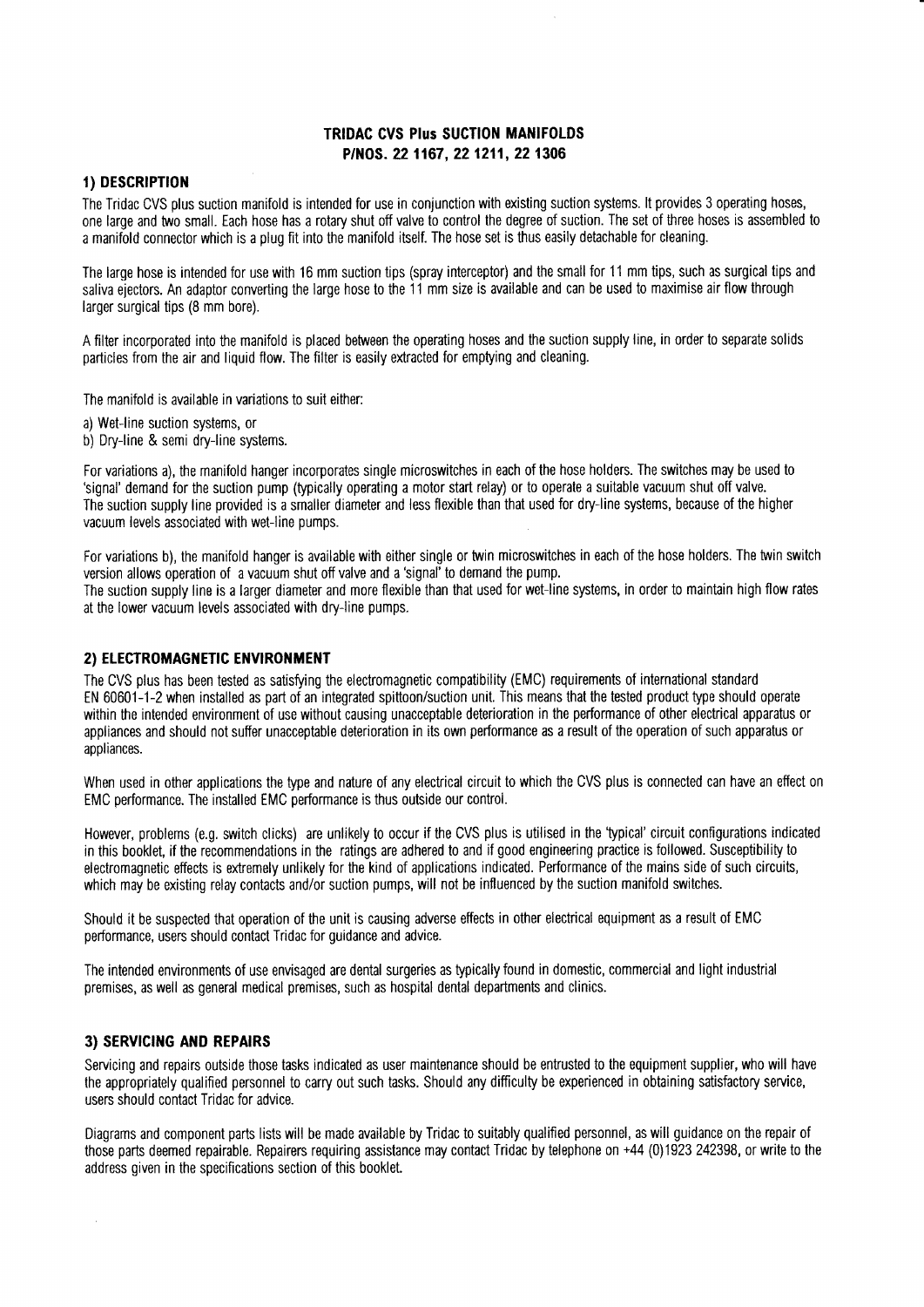| 4) SPECIFICATIONS AND RATINGS                                        |                                                                                                                                                                  | Unit 13, The Wenta Business Centre, Colne Way, Watford, WD24 7ND                                                                                                                                                                                      |  |  |  |
|----------------------------------------------------------------------|------------------------------------------------------------------------------------------------------------------------------------------------------------------|-------------------------------------------------------------------------------------------------------------------------------------------------------------------------------------------------------------------------------------------------------|--|--|--|
| <b>Manufacturer</b>                                                  | Tridae Ltd. Elton House, Dushey Hall Read, Walford, Herts. WD2 2HJ, England.                                                                                     |                                                                                                                                                                                                                                                       |  |  |  |
| <b>Model Reference</b>                                               | 22 1167: CVS plus, for wet-line, with single pole switches.<br>22 1211: CVS plus, for dry-line, with single pole switches.                                       |                                                                                                                                                                                                                                                       |  |  |  |
|                                                                      |                                                                                                                                                                  |                                                                                                                                                                                                                                                       |  |  |  |
|                                                                      | 22 1306: CVS plus, for dry-line, with double pole switches.                                                                                                      |                                                                                                                                                                                                                                                       |  |  |  |
| <b>Transport and Storage</b>                                         | The unit and packaging are suitable for transport and storage in an environment<br>with a temperature range of 0 to 50 deg.C and relative humidity of 30% to 95% |                                                                                                                                                                                                                                                       |  |  |  |
| <b>Installation Type</b>                                             | Permanently installed                                                                                                                                            |                                                                                                                                                                                                                                                       |  |  |  |
| <b>Classification (EN 60601-1)</b>                                   | Class 1.                                                                                                                                                         | Warning: This equipment must be earthed                                                                                                                                                                                                               |  |  |  |
| Equipment type (EN 60601-1)                                          | 倉                                                                                                                                                                | Type B                                                                                                                                                                                                                                                |  |  |  |
| <b>Anaesthetic Category</b><br><b>Classification under Directive</b> | NOT AP/APG. Do not use near flammable gases                                                                                                                      |                                                                                                                                                                                                                                                       |  |  |  |
| 93/42/EEC (Medical Devices):                                         | Class I                                                                                                                                                          | (passive suction device)                                                                                                                                                                                                                              |  |  |  |
| <b>Electrical Ratings:-</b><br><b>Switch contacts</b>                | Safety Extra Low Voltage to EN 60601-1 must be ensured.                                                                                                          |                                                                                                                                                                                                                                                       |  |  |  |
|                                                                      |                                                                                                                                                                  | 24 volts ac/dc, 50/60 Hz, 2 Amps max, resistive load.<br><b>Note:</b> Derate for inductive loads e.g. contactor coils.<br>Suppress D.C. coils e.g. use a catch diode across the coil.<br>If possible, use coils with ratings not exceeding 10VA ac/dc |  |  |  |
| Mode of operation                                                    | Continuous                                                                                                                                                       |                                                                                                                                                                                                                                                       |  |  |  |
| Vacuum                                                               | Intended for connection to existing suction sources.<br>Note :- Draft International Standards suggest safe vacuum levels should not exceed<br>-250 hPa.          |                                                                                                                                                                                                                                                       |  |  |  |
| <b>Vacuum connection</b>                                             | Dry-line: 32 mm flexible ducting.<br>Wet line: 19 mm flexible ducting.                                                                                           |                                                                                                                                                                                                                                                       |  |  |  |
| <b>Dimensions of housing</b>                                         | Width:<br>Height:<br>Depth:                                                                                                                                      | 165 mm<br>95 mm<br>80 mm                                                                                                                                                                                                                              |  |  |  |
| Solids filter                                                        | Material:<br>Diameter<br>Length<br>Mesh                                                                                                                          | Stainless steel<br>$21 \text{ mm}$<br>$63 \text{ mm}$<br>$0.7$ mm                                                                                                                                                                                     |  |  |  |
| <b>ACCESSORIES</b>                                                   |                                                                                                                                                                  |                                                                                                                                                                                                                                                       |  |  |  |
| <b>Suction tips</b>                                                  |                                                                                                                                                                  | Will accept 16 mm and 11 mm diameter tips.                                                                                                                                                                                                            |  |  |  |
|                                                                      |                                                                                                                                                                  |                                                                                                                                                                                                                                                       |  |  |  |

#### 5) INSTALLATION

#### 5.1) General

The vacuum line and wiring may enter the housing from the underside or from the rear and may be selected on installation.

To reposition services, remove the operating hose assembly and the two screws on the underside of the housing. The front cover may then be lifted away. Pull out the filter, then remove the inlet elbow by swinging up and pulling to the right. Then gently spring the bracket to one side to allow removal of the tee fitting.

Pass the wire through the large hole, fitting or removing grommet from the adjacent slot. Replace tee fitting in desired position making sure that the plain end without an 'O' ring is on the left hand side. Reconnect the elbow and swing down into position. If the wiring is to exit from the underside, place grommet in slot adiacent to the tee.

Site the manifold in the required position and fix in place using either the two threaded inserts (2BA) or two plain holes in the housing back plate. Note:- The manifold housing will also fit directly onto a Tridac swing arm (P/No. 22 1076) without an adaptor plate.

lf the manifold is to be surface mounted, two holes may have to be made in the mounting surface, depending on the chosen entry for the services (see template 85 1056)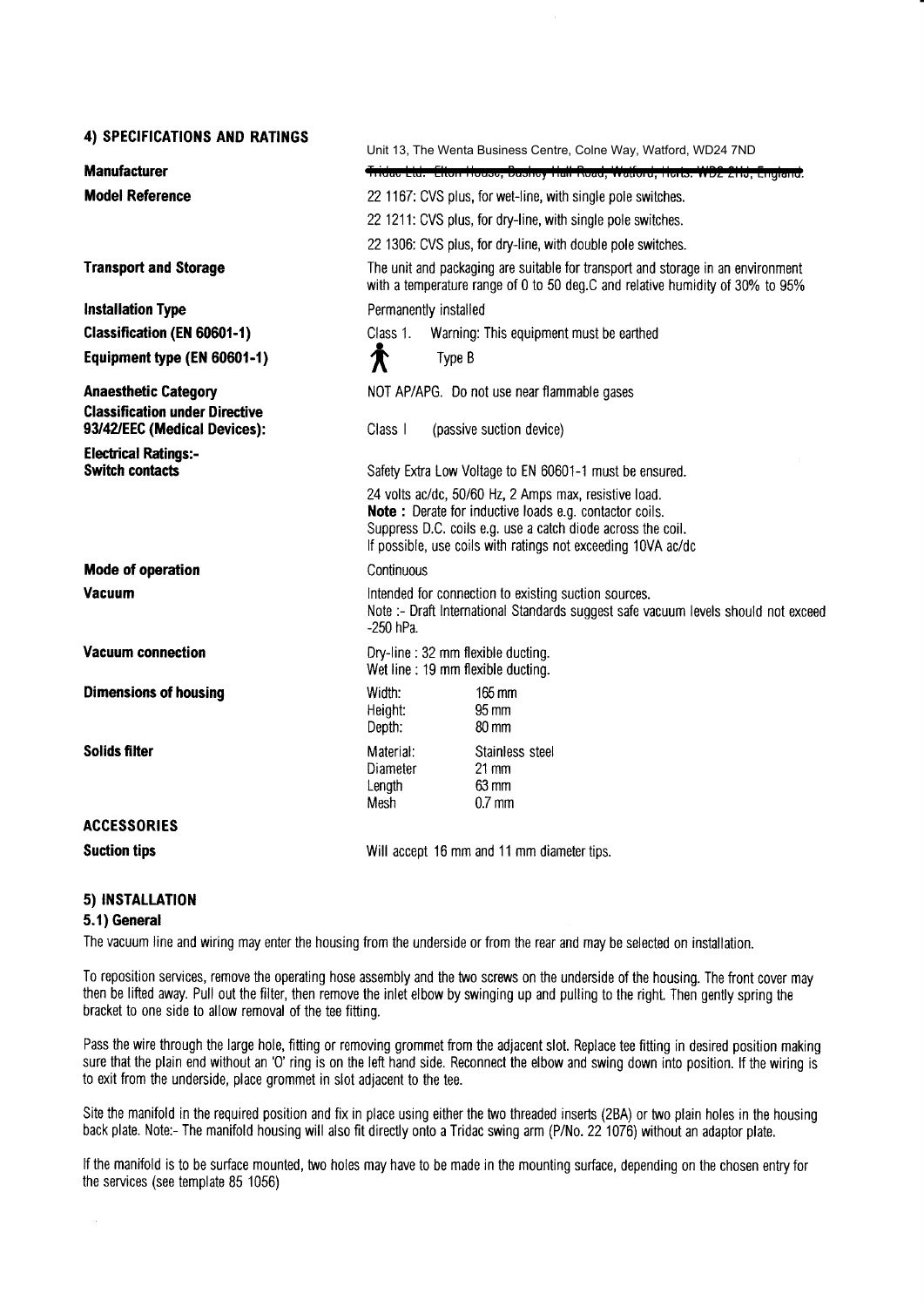Refit the front cover of the manifold by hooking the top edge onto the lip of the back and secure with the two screws. Replace the filter and attach the operating hoses.

The vacuum supply hose is supplied with a push in manifold connection already attached to one end. The other end is left plain and will need adapting to the vacuum line or separator in the host suction system.

lf the switches are to be utilised to give auto selection the green and yellow wire must be connected to earth. The red and blue wires are switched as shown in the diagrams appended.

#### 5.2) Suction source

The degree of suction is varied by rotary valves in the tip connectors of the CVS plus, which act be restricting the orifice of the hose. When all tip connector valves are adjusted to their shut off position, air flow into the hoses is reduced to virtually nil. Therefore the CVS plus is suitable only for use with motors/suction pumps which are safe to run 'shut-0ff or which incorporate vacuum relief devices.

#### 6) OPERATION

6.1) Suction. Before using the equipment make sure that the hoses are fully inserted into the manifold and that the filter is clean and in place. Selecting a hose from its holderwill provide suction at all three hoses, the amount of which can be varied by means of the thumbwheel on each tip connector as indicated in the diagram below. Moving the valve anti-clockwise, as indicated by the the



arrow, will result in a reduction of suction. When the slot is at right angles to the valve body, suction is virtually shut-off.



#### 6.2) Attachment of aceessories

The suction tip connectors will accept a range of standard tips designed for 16 mm and 11 mm fittings. Tips are simply a push fit into the connectors, which include an '0' ring to grip the tip and seal the connection.

Adaptors are available for converting the 16 mm connector to 11 mm and for reducing the 11 mm size to accept commonly available disposable saliva ejectors.

Note: The 16 mm to 11 mm adaptor can usefully increase flow rate through medium sized tips (approx. 8.0 mm dia.) by allowing use in the large operating hose. Furthermore, the larger suction hose is less prone to obstruction by solids particles, like lumps of amalgam.

#### 7) ROUTINE CLEANING AND MAINTENANCE

7.1) General. Disconnect the electrical supply to the unit when cleaning is undertaken, unless instructed that the suction must run.

Wear suitable protective clothing when cleaning dental equipment. We recommend a face mask, eye protection and strong rubber gloves, household rather than surgical, as there is a danger that the lafter could be easily split or punctured.

lf cleaning detachable parts by brush and assuming the parts may be immersed, do so in a bowl or sink filled with the chosen cleaning solution. Keep items submerged while brushing, to eliminate splashing.



Where parts are not detachable or submersible, polythene bags can be used to contain spatter. lnexpensive quality, domestic food bags are quite suitable. The bag may be pierced to allow the handle of the brush through, then wrapped tightly around it. Alternatively, the brush may be placed inside and the handle gripped through the bag.

Soiled brushes may be cleaned in a bowl of detergent and may be soaked in disinfectants suitable for use with metal. We suggest using a little of the aspirator cleaner made up for the treatment of the suction hoses.

7.2) Rinsing In normal use, it is frequently the case that only small quantities of secretions, such as spray and saliva, are aspirated. These secretions tend to be sticky and often contain fine particles of solids from drilling operations.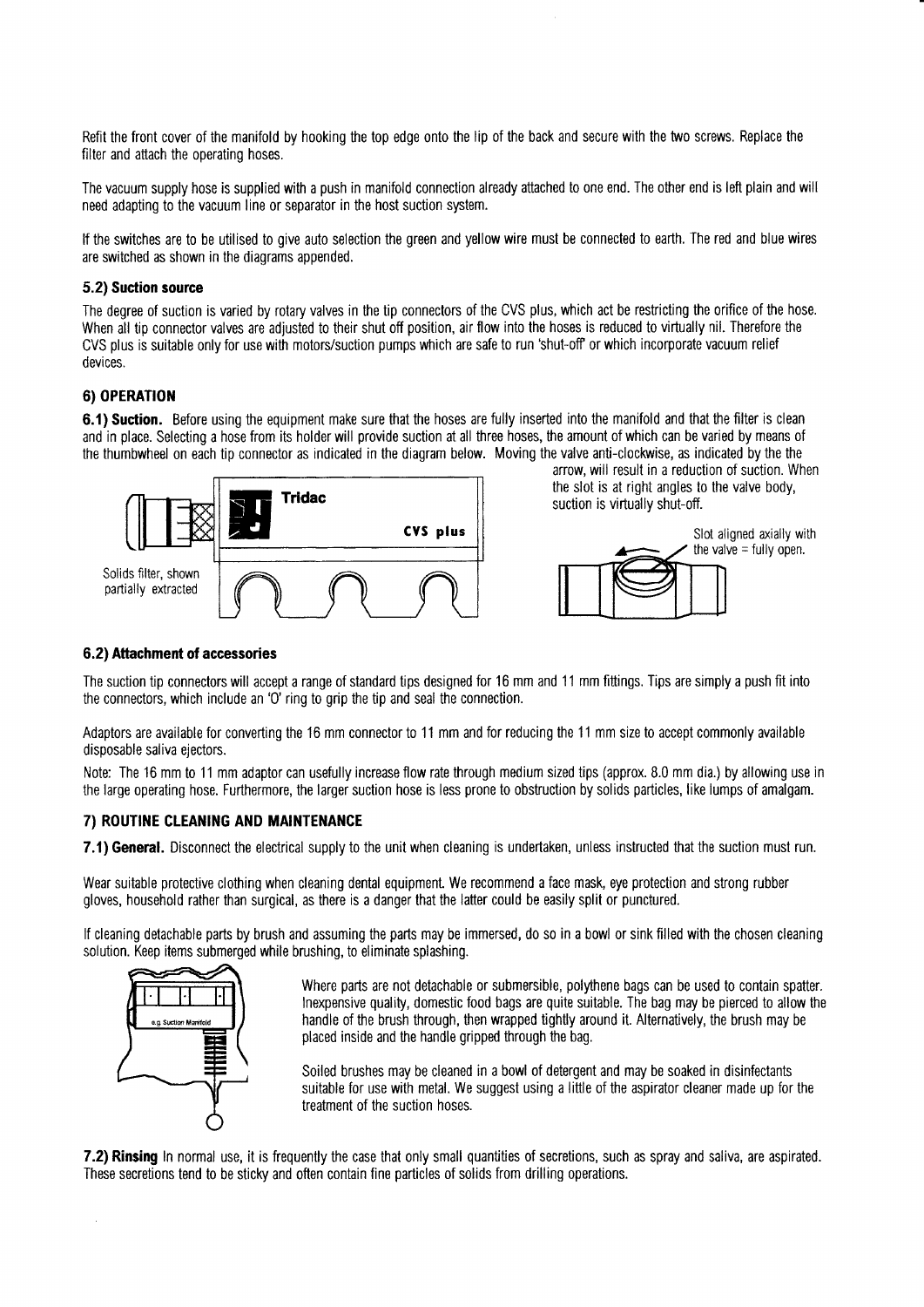When fanned by the high air flow rates occurring inside the suction tubings, the secretions tend to dry out, leaving stubborn deposits. The internal condition of hoses and other parts contacted by aspirated secretions can be improved by keeping the internal bores rinsed. To do this, we recommend flushing used operating hoses after each patient, by aspirating a tumbler of water. See section below, for hints on flushing.

7.3) Flushing. Aspiration equipment should be flushed at least once a day with a specialist NON FOAMING disinfectant cleaner(3).

BEWARE: Not all non foaming cleaners live up to that claim!

Also avoid bleach and cleaners based on aldehydes.

Since freshly deposited secretions are easier to shift and disinfectants are less effective, or ineffective, on heavily soiled parts, we recommend carrying out a first flush with plain water. This is also much cheaper than specialist aspirator cleaners! Follow up with with the disinfectant product.

Make up 1.0 litre of the aspirator cleaner to the manufacturer's recommended dilution. Remove, empty and replace the solids filter. (see section 7.4).

Suck the solution in equal quantity through each of the operating hoses that has been used. Do so by holding the suction tip only partially submerged, as indicated in the diagram. This allows a turbulent mixture of liquid and air to enter the tube, which gives a greater cleaning effect and longer exposure time.

Lift the hose occasionally to position B. This helps heavy sediments, like amalgam, to be flushed through. These might otherwise fail to be lifted from deep droops in the hose such as A.

Stop the suction as soon as the flushing solution has been used up, so that internal parts are wetted for 10 minutes or so to allow disinfectant action, without the drying effect of air flow. Then restart suction and briefly lift the hoses, as at B, to dispose of any remaining sediments. Now leave the suction on for a minute or so, to reduce any remaining Iiquid inside the manifold.

7.4) Solids filter. Solids filters should be checked regularly. The frequency of emptying will depend on the type of use the suction has been put to. We suggest checking the filter in the middle of and at the end of the working day. A full or clogged filter will reduce suction flow rates and put additional strain on the suction pump and should not be neglected.

The filter is a stainless steel sleeve of 0.7 mm mesh and is carried by a plastic holder, which avoids direct handling. Pull the filter from the side cheek of the manifold housing and empty it by tipping the accumulated contents into your contaminated waste receptacle.

Ensure that the the '0' ring seal, filter holder and bore of the manifold (see section 7.6) are clear of deposits to ensure a seal when the filter is replaced.



Clean the filter in a bowl (see section  $7.1$ ) if the mesh pores become clogged. Note that air flow is in to the end and out through the surface as indicated by the arrows. Thus brushing the mesh from the outside will displace trapped debris. After cleaning, the '0' ring seal should be lubricated with a little silicone grease.

The filter mesh, but NOT the holder, may be autoclaved after cleaning, if required. Remove the sleeve by tilting gently to the side and pulling. Use moderate force to avoid damaging the holder.



7.5) Operating hoses. These should be cleaned daily to maintain clean external and internal surfaces and free bores.

Operating hoses are supplied as a plug in setwhich is easily detached from the manifold. The'manifold connector'is gripped by an'0' ring seal fitted inside the manifold. The hose set is detached by a straight downward pull on the connector. Do not pull on the hoses. The manifold connector and the bore of the manifold itself must be kept clean to ensure a seal when the hose set is refitted.

Hose sets should be cleaned after the flushing operation described in section 7.3). They may be immersed in detergent solution for cleaning and should be cleared of debris at the tip connectors and manifold connector by using the brushes provided. Subsequently they can be soaked in aspirator cleaner / disinfectant(3), if desired.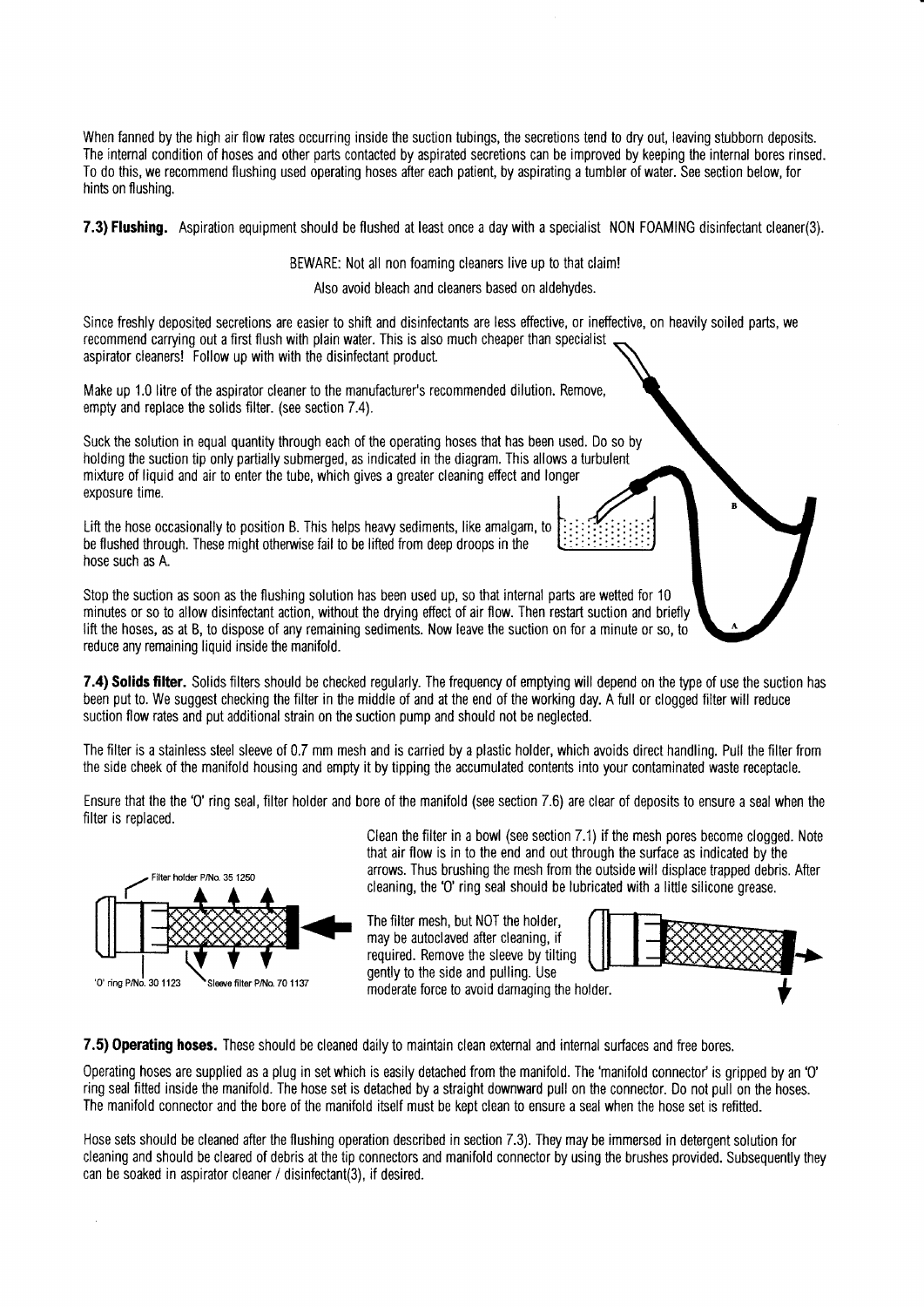After cleaning, the manifold connector should be smeared with a little silicone grease on the surface which enters the manifold. This will lubricate the manifold fitted 'O' ring. Do not over lubricate or the 'O' ring may lose its grip. Wipe off excess from both parts if this occurs.



The rotary valves and their sealing 'O' rings must also be maintained regularly. Silted valves will soon become stiff and difficult to rotate. The valves are a snap fit into the body parts, see diagram, and are simply pulled from the body.

Manifold

connector

The valves are a close fit in the body and both parts must be kept thoroughly clean to assist reassembly and smooth operation. Lubricate the 'O' rings before reassembly. Introduce the valve to the body as squarely as possible to

allow entry. To complete assembly, align the recess over the stop screw, then press the centre of the valve with the thumb until it is felt to 'snap' back into place.



7.6) Manifold air ways. These should be kept clean and clear of blockages. Blocked air ways will reduce suction performance and place extra strain on the suction pump, which could lead to over heating. Clean bores A and B at least once a week. Bore C may be more difficult to access, depending on installation, but should be cleaned at least once a month.

Good access to bores A and B is obtained when the hose set and solids filter are removed. Use the cleaning brush provided to ensure clear passages. After brushing, ensure that the bores, including the 'O' ring at the entry B, are wiped clean.



Access to bore C may be from behind the mounting panel/surface on which the manifold has been installed.

Bore C should be cleaned at least once a month. Pull the plastic hose coupling from the bore and again use the large cleaning brush to clear debris. Ensure that the internal surface and 'O' ring inside entry C are wiped clean before refitting. Smearing the coupling with silicone grease before reinsertion will ensure that the 'O' ring gets lubricated.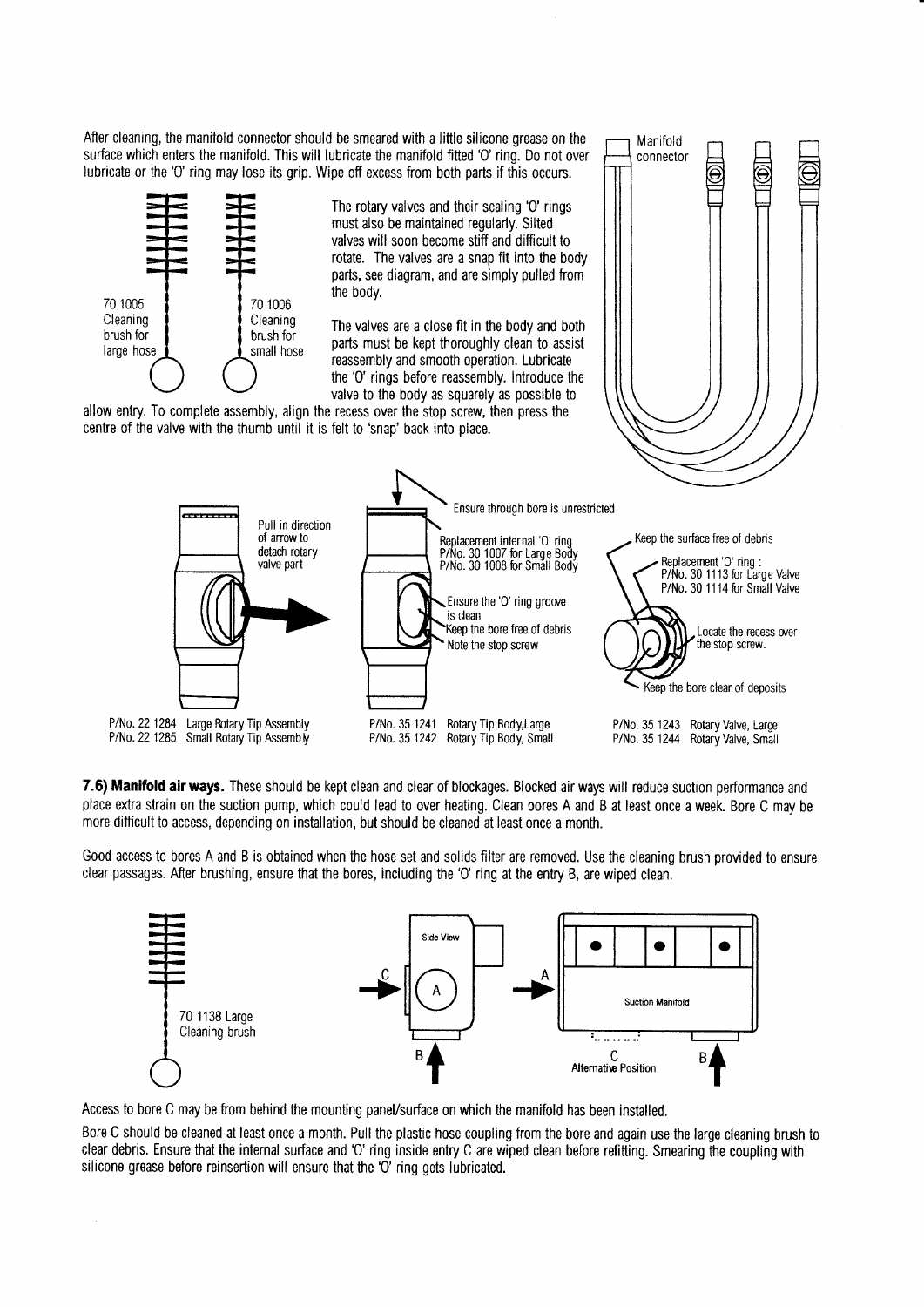7.7) Aspirator tips The CVS plus is supplied without tips. Users should follow the manufacturer's instructions for cleaning and sterilisation of any tips in use. Reusable tips should be cleaned and sterilised after each patient.

Tridac metal tips are available as listed in the spares section of this booklet. These are chromium plated and may be sterilised by autoclave manytimes without deterioration. The plastic spray interceptor (16 mm fitting) P/N0.60 1101 is also autoclavable but must be expected to deteriorate after fewer cycles.

Tips should be washed in detergent and the bores brushed (see section 7.1). Use brush 70 1005 or 70 1006, appropriate to the bore of the tip. Reserve these brushes for tip cleaning only : do not use them for other jobs. Rinse the tips thoroughly after cleaning.

Once cleaned the tips can be autoclaved at 134 to 138 degrees C for 3 minutes.

#### 7.8) Cleaning materials.

D0 NOT use bleach. Ensure products are suitable for use on metals. Ensure aspirator cleaners D0 NOT FOAM under vacuum.

The following products have been tested and are recommended. Similar products may also be suitable but should be tested first.

| 1) External surface cleaning: | Household detergents such as washing-up liquid.                                        |
|-------------------------------|----------------------------------------------------------------------------------------|
|                               | 2) External surface disinfection: 'Formal Spray' surface disinfectant, by Courtin Ltd. |
|                               | 'Mikrozid AF' surface disinfectant, by Schulke & Mayr.                                 |
| 3) Aspirator cleaner:         | 'TriDDAClens' by Tridac.                                                               |
|                               | 'Oratol plus' by Durr Dental.                                                          |

8) THIRD PARTY MAINTENANCE There is no recommended programme of routine preventative maintenance. If cared for as instructed in section 7) the product should give lasting satisfaction.

#### 9) SPARE PARTS REFERENCES

 $\overline{\phantom{a}}$ 

| Part No. | <b>Description/Comment</b>                                                      |
|----------|---------------------------------------------------------------------------------|
| 60 1038  | Tip connector adaptor, 11 mm to disposable saliva ejector (approx. 6.0 mm dia.) |
| 22 1231  | Tip connector reducer, 16 mm to 11 mm                                           |
| 22 1284  | Complete rotary tip connector assembly, large                                   |
| 22 1285  | Complete rotary tip connector assembly, small                                   |
| 22 1338  | Operating hose set, less rotary tip connectors, with manifold connector         |
| 30 1007  | Tip seal 'O' ring, large tip connectors                                         |
| 30 1008  | Tip seal 'O' ring, small tip connectors                                         |
| 30 1110  | Manifold 'O' ring, entries B & C                                                |
| 30 1113  | Rotary valve 'O' ring, large                                                    |
| 30 1114  | Rotary valve 'O' ring, small                                                    |
| 30 1123  | Filter holder 'O' ring                                                          |
| 35 1250  | Filter holder                                                                   |
| 60 1013  | Small surgical tip, metal (3.6 mm Bore)                                         |
| 60 1014  | Large surgical tip, metal (7.0 mm Bore)                                         |
| 60 1016  | Saliva ejector/Tongue guard, metal.                                             |
| 60 1101  | Spray interceptor tip, flanged, plastic                                         |
| 70 1005  | 5/8" Cleaning brush                                                             |
| 70 1006  | 1/4" Cleaning brush                                                             |
| 70 1137  | Sleeve filter                                                                   |
| 70 1138  | 1" Cleaning brush                                                               |
| 70 1200  | 'TriDDAClens Super' aspirator cleaner                                           |
|          |                                                                                 |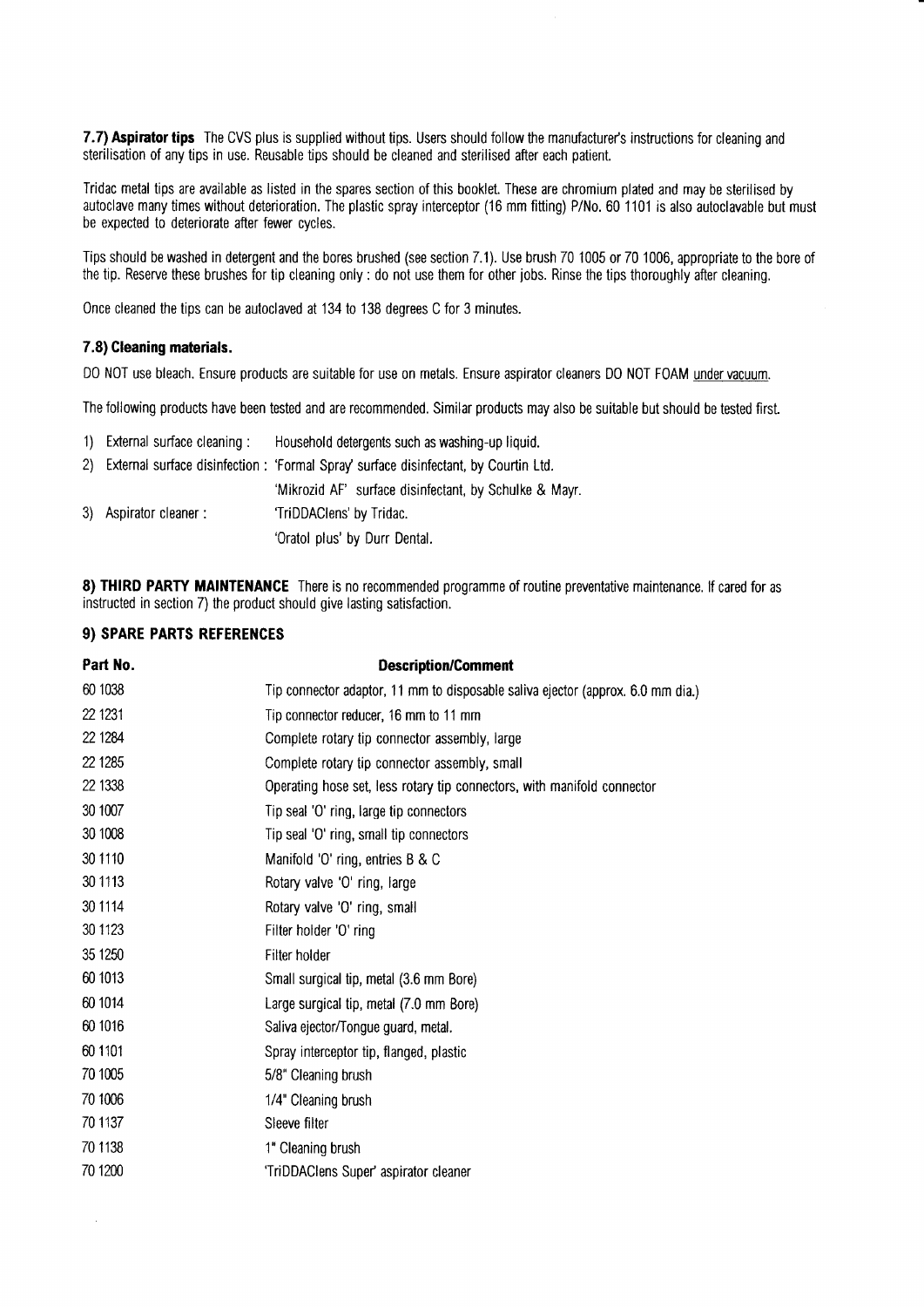#### PARTS DIAGRAM for CVS Plus Suction Manifold Models :- 22-1167, 22-1211, & 22-1306

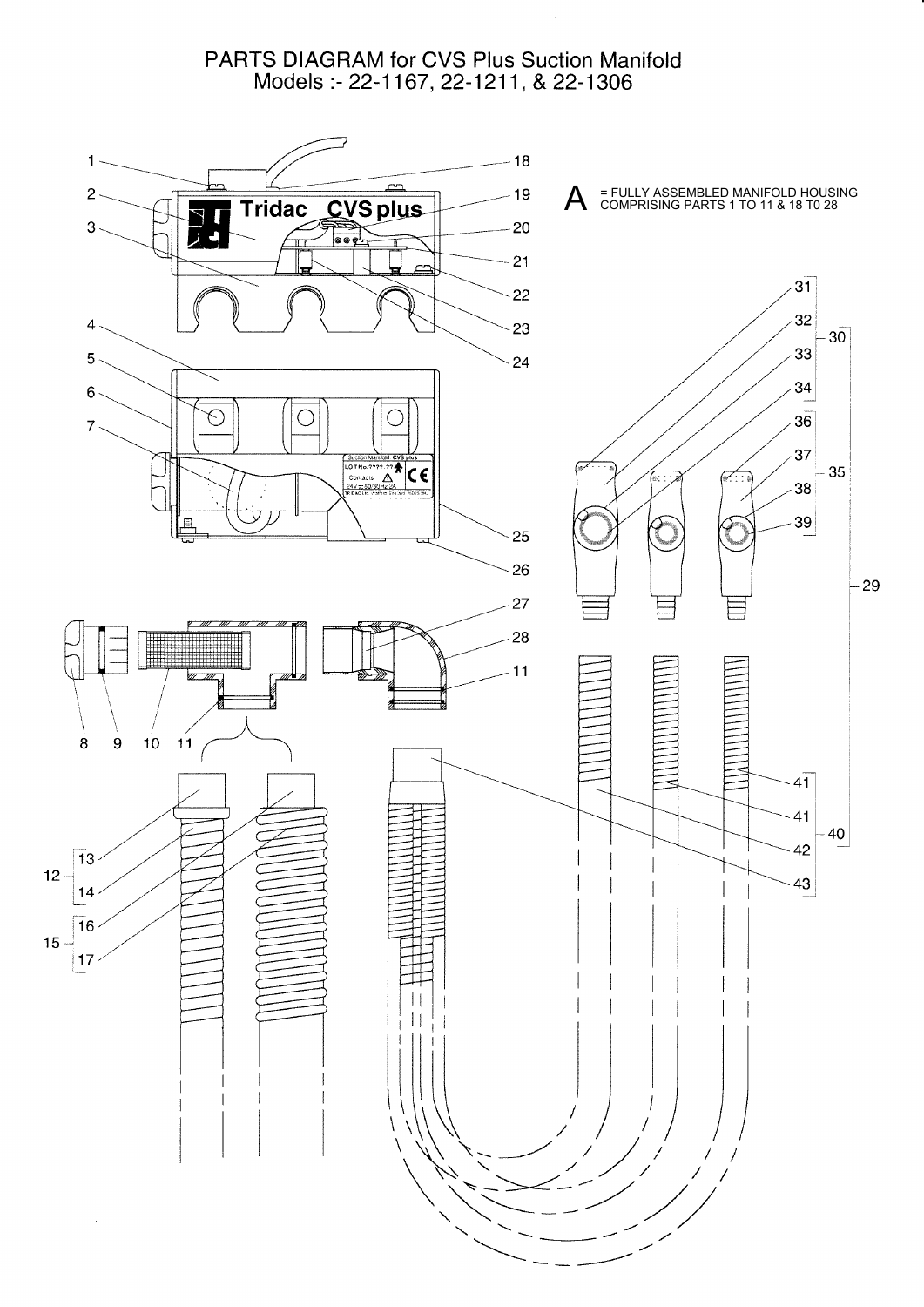### LEGEND FOR PARTS DIAGRAM

| ltem                      | Part No.  | <b>Description</b>                       | Item | Part No. | <b>Description</b>                 |
|---------------------------|-----------|------------------------------------------|------|----------|------------------------------------|
| 1                         | 65-1310   | M5 x 10 Pan head screw                   | 21   | 20-1032  | P.C.B. Assembly, S/P               |
|                           | 65-2708   | M5 Shakeproof Washer                     |      | 20-1033  | P.C.B. Assembly, D/P               |
| $\overline{c}$            | 75-1106   | Facia Label                              | 22   | 65-1310  | M5 x 10 Pan head screw             |
| $\ensuremath{\mathsf{3}}$ | 22-1321   | Hanger Block assy. S/P                   |      | 65-2708  | M5 Shakeproof Washer               |
|                           | 22-1322   | Hanger Block assy. D/P                   | 23   | 35-1290  | Spacer                             |
|                           |           | Comprissed of                            | 24   | 10-1258  | MicroSwitch                        |
|                           | 45-1487   | Hanger Block + items 20, 21, 23 & 24     | 25   | 35-1246  | <b>End Plate</b>                   |
| 4                         | 40-1708   | Front Cover (Items 2, 6 & 25 also req'd) | 26   | 65-1274  | M4 x 10 Pan head screw             |
| 5                         | 35-1074   | Actuating ball                           | 27   | 35-1249  | <b>Filter Locator</b>              |
| 6                         | 35-1245   | <b>End Plate</b>                         | 28   | 35-1234  | Supplied together<br>Elbow         |
| 7                         | 15-1136   | 4 Core Cable, std length 2.4mtr.         | 29   | 22-1302  | Hose Set, complete with valves     |
| 8                         | 35-1250   | Filter Holder                            | 30   | 22-1284  | Large Rotary Valve Assembly        |
| 9                         | 30-1123   | 'O' Ring                                 | 31   | 30-1007  | 'O' Ring                           |
| 10                        | 70-1137   | Sleeve Filter                            | 32   | 35-1241  | Large Valve Body                   |
| 11                        | 30-1110   | 'O' Ring x 2                             | 33   | 35-1243  | Large Valve                        |
| 12                        | 22-1495   | Hose assembly. Wetline                   | 34   | 30-1113  | 'O' ring                           |
| 13                        | 35-1257   | Hose Adaptor                             | 35   | 22-1285  | <b>Small Rotary Valve Assembly</b> |
| 14                        | 32-1064   | Hose. 19mm ID. std length 2.4mtr.        | 36   | 30-1008  | 'O' Ring                           |
| 15                        | 22-1496   | Hose Assembly. Dryline or semi dry       | 37   | 35-1242  | Small Valve Body                   |
| 16                        | 35-1236   | Hose Adaptor                             | 38   | 35-1244  | <b>Small Valve</b>                 |
| 17                        | 32-1012   | Hose. 32mm ID. std length 2.4mtr.        | 39   | 30-1114  | 'O' Ring                           |
| 18                        | 10-1084   | Grommet                                  | 40   | 22-1338  | Hose Set, Replacement              |
| 19                        | 10-1256   | 3 way Connector                          | 41   | 32-1062  | Small Hose. Std length 1.5m        |
| 20                        | 65-1292   | M4 x 20 Pan head screw                   | 42   | 32-1063  | Large hose. std length 1.5m        |
|                           | 65-2739   | M4 Nylon washer                          | 43   | 35-1233  | <b>Manifold Connector</b>          |
| A                         | 22 - 1490 | Complete Manifold Housing assembly       |      |          |                                    |

OPTIONAL HAND SPITTOONS, ASPIRATION TIPS AND ADAPTORS for use with the TRIDAC CVS Plus MANIFOLD or any EUROPEAN SIZED SUCTION SYSTEMS